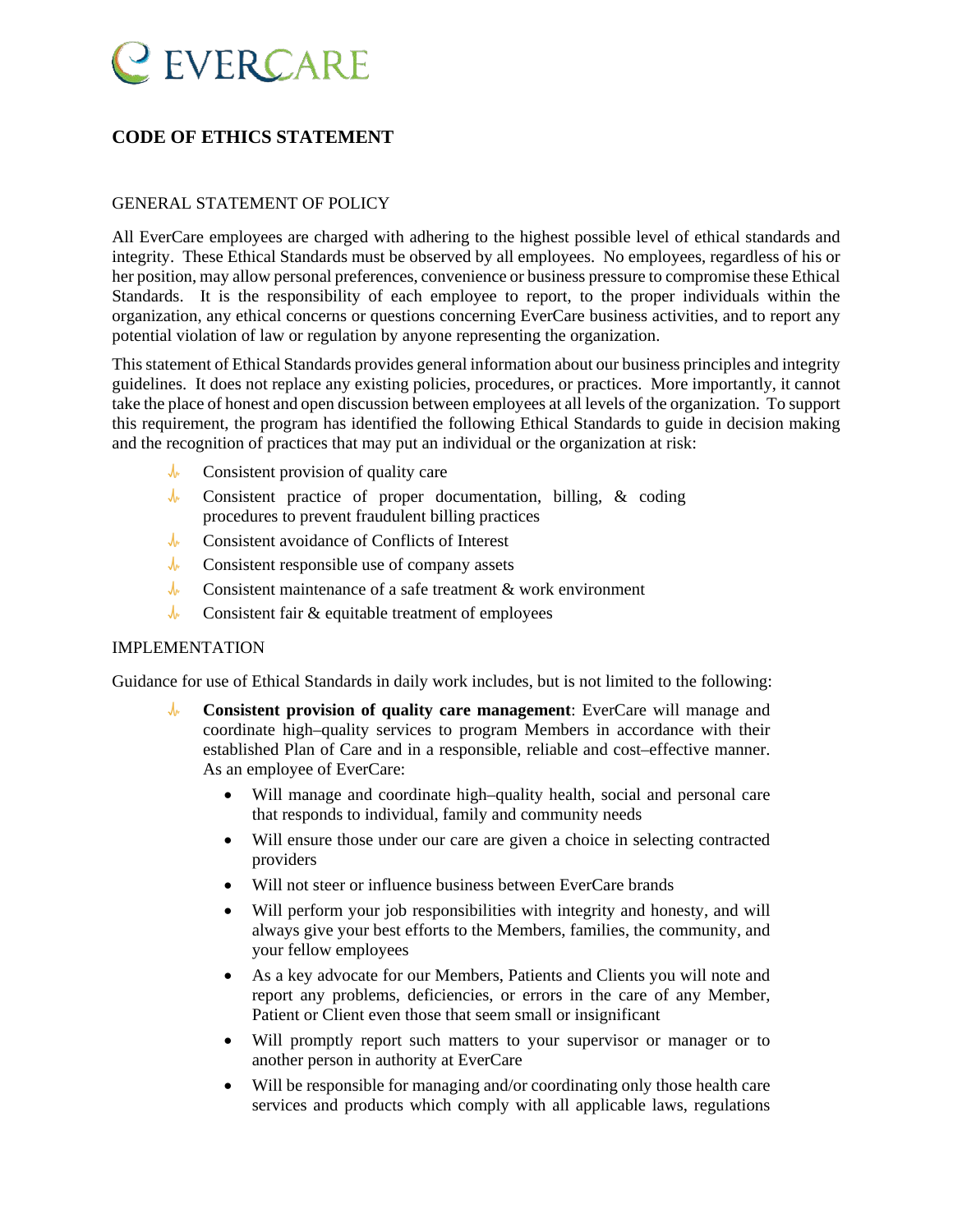and standards, including state and federal legislation regarding Member's rights

- Will be expected to uphold sound standards of professional behavior throughout EverCare. EverCare employees will not act outside of their area of expertise without seeking the proper permission and guidance.
- In your decision making, and when appropriate, you will seek input from families, physicians, interdisciplinary care team members, and contracted vendors, and payer sources
- Will be required to maintain complete and accurate care management and medical records and the documentation necessary to meet the requirements of practice laws, facility policies, licensure and certification requirements, and all applicable laws and regulations. This includes maintaining records necessary to demonstrate the medical necessity for and the nature and extent of the medical care, services, or supplies authorized and/or furnished
- Will ensure that no member is discriminated against based upon race, color, national origin, religion, sex, age, or disability
- Shall not access or share our Member, Patient or Client confidential information unless you are authorized and your assigned job duties require you to do so. Federal and state laws govern our use of our Member health, financial and other private information. The Health Insurance Portability and Accountability Act of 1996 [HIPAA] prohibits unauthorized disclosure of protected health information [PHI]. EverCare's policies and procedures include HIPAA requirements that we must follow when working with PHI. You must maintain the trust that our Members place in you and keep their information confidential at all times
- Will not deceive, mislead, or threaten a member or family member
- $\sqrt{r}$ **Consistent practice of proper documentation, billing, and coding procedures to prevent fraudulent billing practices:** Every EverCare employee, contractor and vendor will uphold all relevant and applicable laws and regulations. If there is any doubt as to the legality of any action you are asked to take, you must seek advice from your supervisor or manager and, as appropriate, designated legal counsel before taking that action. In addition, you may contact the Corporate Compliance Officer at any time to seek guidance or assistance. When assistance is needed beyond the scope of knowledge of the Corporate Compliance Officer in the area of Fraud and Business Practices, consultation will be sought with an independent Audit Firm and/or from the Health Ethics Trust, consultative subsidiary of The Council of Ethical Organizations, located in Alexandria, Virginia. EverCare will only pursue business opportunities and relationships that are legal and consistent with EverCare's Ethical Standards. No employee, regardless of his or her position or authority within the EverCare organization, will instruct or encourage any other employee to undertake an illegal activity on behalf of the company
	- Will prepare and maintain Member and company records and reports fully and accurately, including retaining and preserving such records as specified by EverCare policies and procedures
	- Will not furnish or authorize medical care, services or supplies that are substantially in excess of the member's needs, nor will any employee permit or authorize vendors to provide or bill for such services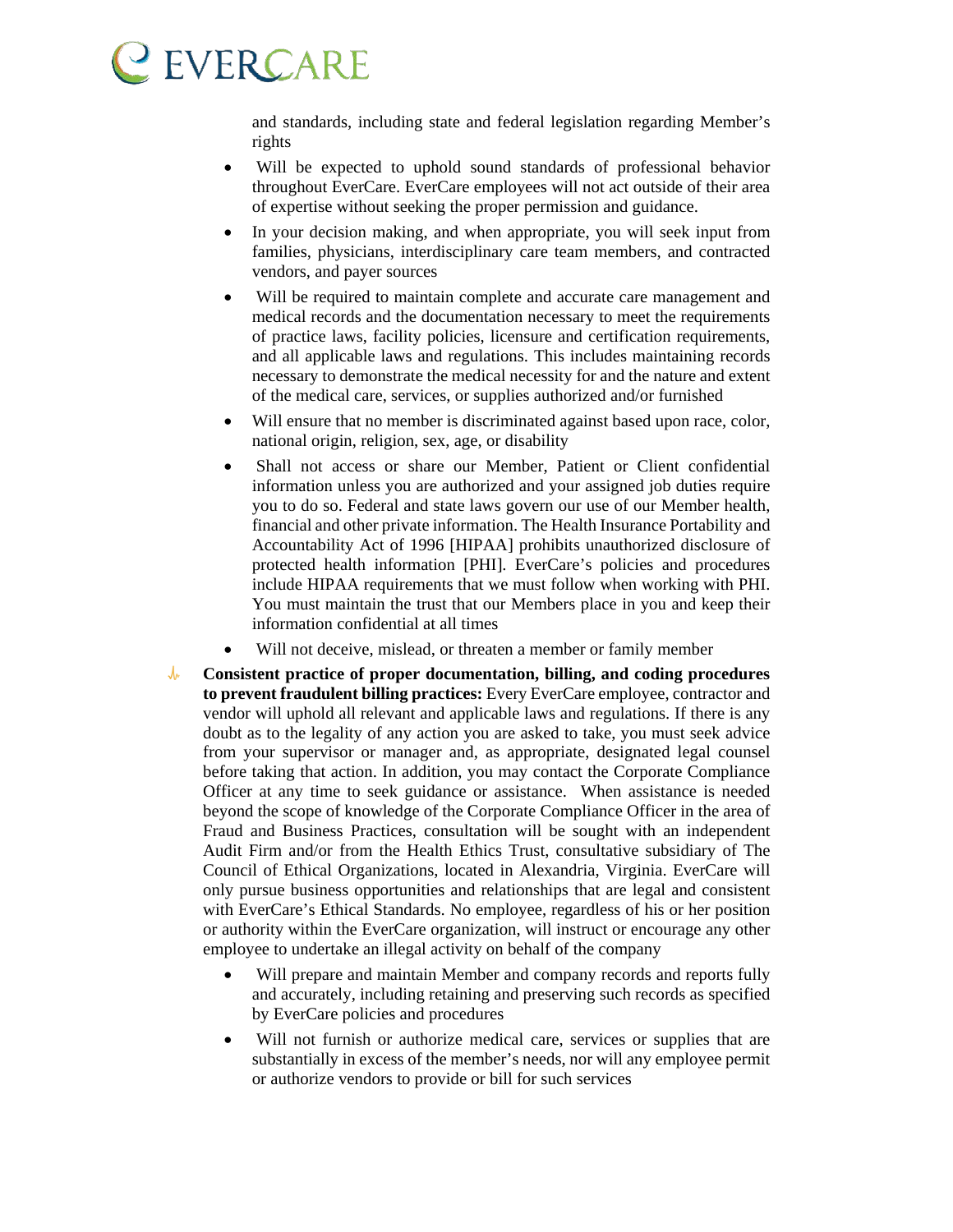- will verify that all required documentation is included in the record before any claim for payment is submitted. Any claim for payment or reimbursement that is false, fraudulent or otherwise inaccurate is strictly prohibited. EverCare employees will not alter vendor|provider documentation in any manner
- Will accurately specify the services to be provided, benefits to be received, realistic time commitments, and reasonable compensation rate[s] in all contracts with clinicians| providers and referral sources, as appropriate
- Will have all contracts reviewed and thoroughly vetted before an authorized officer of EverCare signs them. Various factors determine the required level of review. Many contracts require review by legal counsel as well as system management
- $\sqrt{r}$ **Consistent avoidance of Conflicts of Interest**: Every EverCare employee will avoid both conflicts of interest and the appearance of conflicts of interest between your responsibilities as EverCare employees and any outside interest. Appearances count when it comes to conflicts of interest; co–workers and others with whom you may have contact in the course of your work may judge the fairness and appropriateness of your conduct merely by how it appears to them. A conflict of interests exists when an EverCare employee's loyalty is divided between his or her responsibilities to EverCare and an outside interest. A good rule of thumb is that a potential conflict of interest exists any time someone viewing your actions might wonder if your actions are motivated solely by your responsibilities to EverCare or by another "*personal*" or "*outside*" interest. Always disclose and seek resolution of any actual or potential conflict of interest, whether or not you consider it an actual conflict, before taking a potentially improper action. Refer to the policy and procedure on "*Conflicts of Interest*".

No list of examples can cover every type of conflict of interest. The following are merely examples of some important types of conflicts of interest. As an EverCare employee, you:

- Will avoid conducting business with any firm or company in whom you, members of your family, or your close business and personal associates have a direct or indirect interest [that is, ownership in the business, or make money from its business]. For example, you will not buy services or supplies from any company owned by a family member, unless an EverCare administrator is aware of the relationship in advance and approved the purchase once a competitive bidding process was conducted
- Will conduct all personal business and not in conflict with EverCare and you will not conduct such business during company work time
- Will avoid direct responsibility for the hiring or supervision of a family member by EverCare or for the supervision of the family member in his/her work for EverCare
- Will avoid soliciting, offering, accepting or providing any payment from or to anyone else, such as meals, gifts, transportation or entertainment that might be considered to conflict with EverCare business interest
- Will NOT seek or accept any gift at any time, unless specific and limited exceptions to this are authorized and approved by the Corporate Compliance Officer or Chief Executive Officer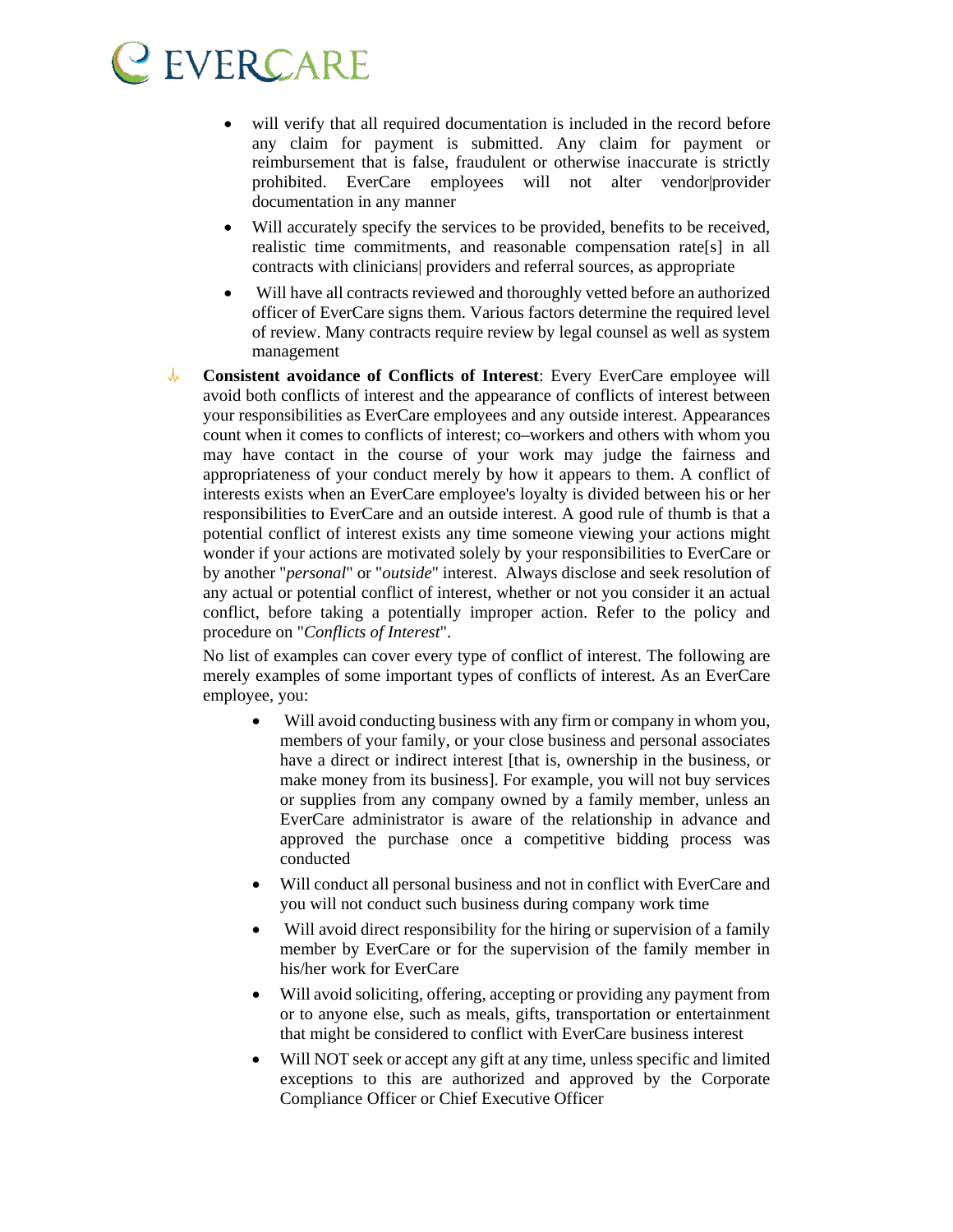- Will NOT accept any gift of any value at any time. All gifts received despite EverCare's best efforts to discourage same, must immediately be given to the executive office, or Corporate Compliance Officer to be logged and dealt with.
- Will ensure entertainment and/or meals associated with legitimate business activities related to the furtherance of community partnerships, business growth, or strategic alignment is acceptable as long as it is logged and reported, prior its occurrence, to the Compliance Officer or executive offices to ensure it meets business intent
- Will be honest and fair when dealing with clinicians and referral sources. Cash gifts to clinicians or referral sources are strictly prohibited. Non– cash gifts to clinicians or referral sources that exceed normal business courtesy and/or are of value must be part of a greater organizational plan to brand our business
- Will maintain impartial relationships with actual and potential vendors and contractors. You will avoid exerting or appearing to exert influences on behalf of those with whom EverCare does business or may do business because of friendship or any other personal relationship
- Will not steer or influence Member, Patient, or Client choice in their selection of providers
- Will ensure vendors and contractors who desire a business relationship with EverCare must abide by its Ethical Standards in all their business interactions with and on behalf of EverCare. Program employees having knowledge of vendors or contractors who violate these Ethical Standards in their relationships with EverCare are expected to report such violations to their supervisor or other EverCare authority immediately
- Will NOT make contributions in support of a political candidate or issue on behalf of EverCare are strictly prohibited
- $\sqrt{r}$ **Consistent responsible use of company assets:** Every employee will be responsible to protect EverCare assets and the assets entrusted to it by others, against loss, theft and misuse. You will be equally diligent in protecting the assets of others, such as our Members, professionals and the employees who work on their premises.
	- It is important to preserve EverCare property, facilities, equipment and supplies. This includes all EverCare property, whether owned or leased. EverCare property includes office and medical equipment, vehicles, supplies, reports and records, computer software and data, trademarks and service marks, intellectual property, facilities and company– provided services. No employee will take, use or copy EverCare property or material for the employee's own use or for the use of any unauthorized person or organization
	- Each employee will only dispose of surplus, obsolete or junked property according to company policies. Incorrect disposal of property will be avoided
	- Each employee will protect Member, Patient and Client property against theft or improper use by unauthorized individuals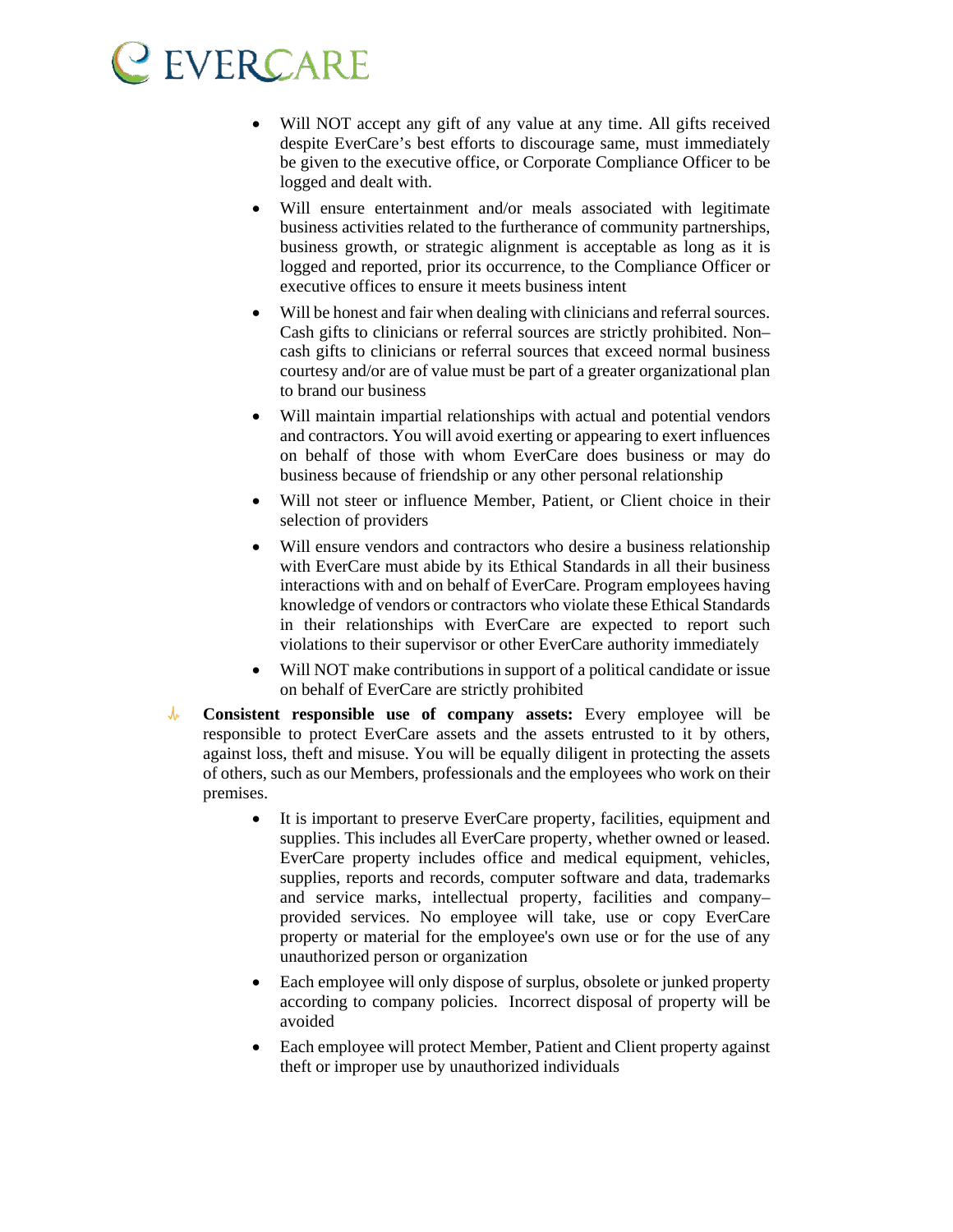- Each employee will guard Member, Patient and Clientprovider information against improper or unauthorized use according to EverCare policies. Member, Patient and Client information may be shared only with those who have a legitimate need to review it and are authorized to receive such information
- Every employee will protect proprietary [that is, confidential] information provided to EverCare by actual and potential vendors, referral sources, contractors, service providers and others against improper use or unauthorized discrimination
- Every employee will protect intellectual property [such as written] materials, audio, or video products, software etc.] developed as part of your employment by EverCare. You may not share this with another employer while working for the program or after departing the program and must return any such material in your possession to EverCare upon termination of employment
- Every employee must adhere to the Confidentiality Agreement
- $\mathcal{N}^{\mu}$ **Consistent maintenance of a safe treatment and work environment:** consistent with EverCare's focus on quality and respect, all employees will take steps to maintain the safety of the environment for our Members and each other. Because of EverCare's commitment to its Members, each employee will seek to facilitate an environment that fosters the privacy, security and comfort of all program Members.
	- Will uphold all policies, procedures, laws, regulations, standards and practices intended to make the treatment and work environment healthy and safe
	- Will uphold all policies, procedures, laws, regulations, standards and reporting requirements relating to the environmental aspects of program operations. This includes use of buildings and property, and the proper use and handling of laboratory processes, chemicals, medical equipment, bio–hazardous waste and by products
	- Will ensure that drugs and pharmaceutical are safely stored and inventoried, and that missing supplies are promptly reported to the appropriate supervisor or manager
	- Will correctly dispose of medical waste, environmentally sensitive materials, and any hazardous material. If you are ever uncertain of the correct procedure for disposing of any material, you should immediately consult your supervisor or manager for assistance
	- Will observe any practice or condition that may not meet EverCare policies and procedures or any laws, standards or regulations, the employee will promptly report this to his or her supervisor, manager or an appropriate EverCare authority. The Corporate Compliance Officer will be available to assist any employee who believes that a violation has occurred
- $\mathcal{N}$ **Consistent fair and equitable treatment of employees:** EverCare encourages all employees to treat one another in a fair, respectful and considerate manner, regardless of position, station or responsibility. EverCare recognizes the diversity of our employees, staff, Members and community as a valuable asset. EverCare views diversity as essential to realizing our commitments to quality, service and community.